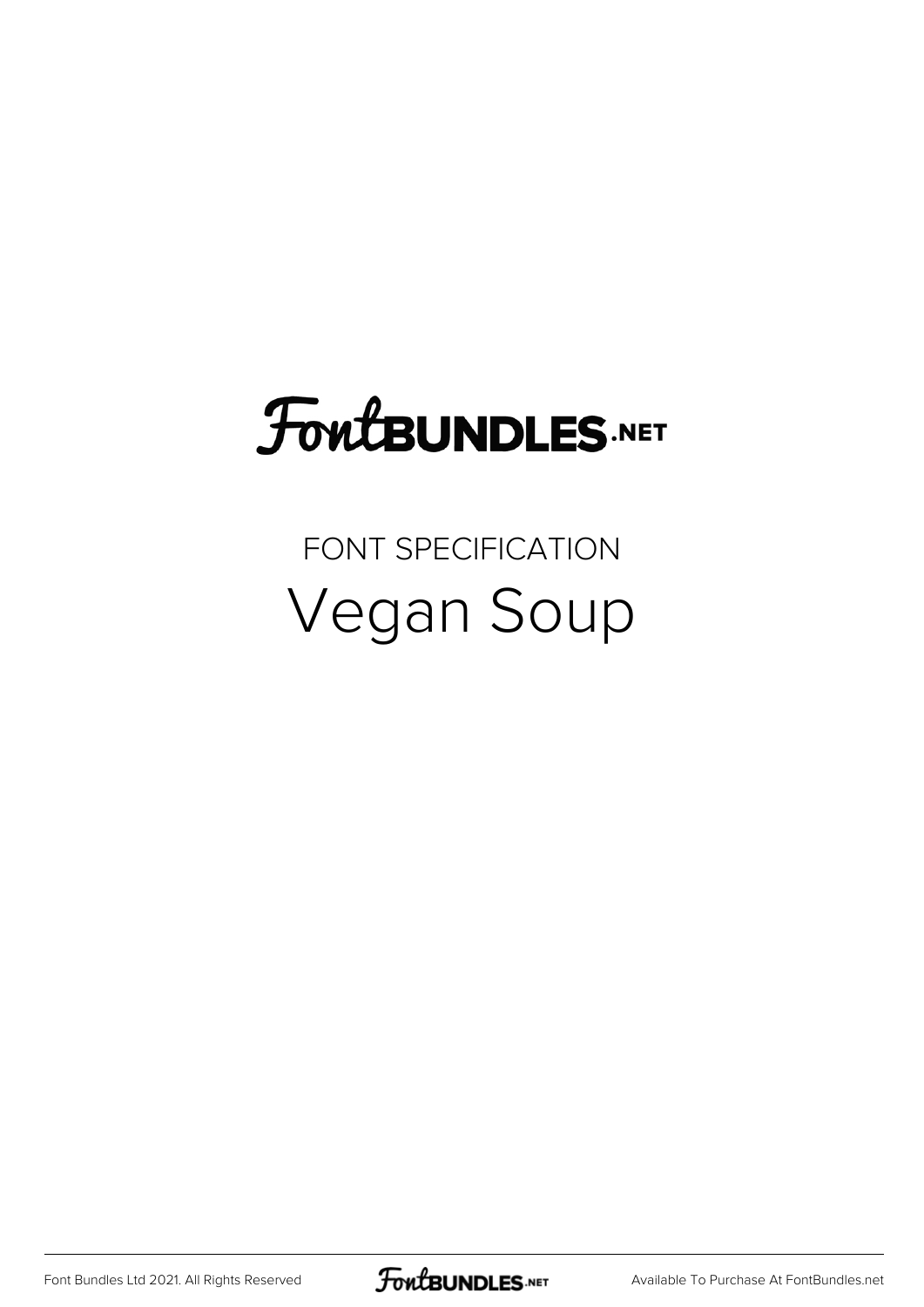#### Vegan Soup - Regular

**Uppercase Characters** 

### ABCDEFCHIJKLMNOP **ARSTUVWXYZ**

Lowercase Characters

### <u>abcdefshijklmnop</u>g **rstuvwxyz**

Numbers

#### 0123456789

**Punctuation and Symbols** 

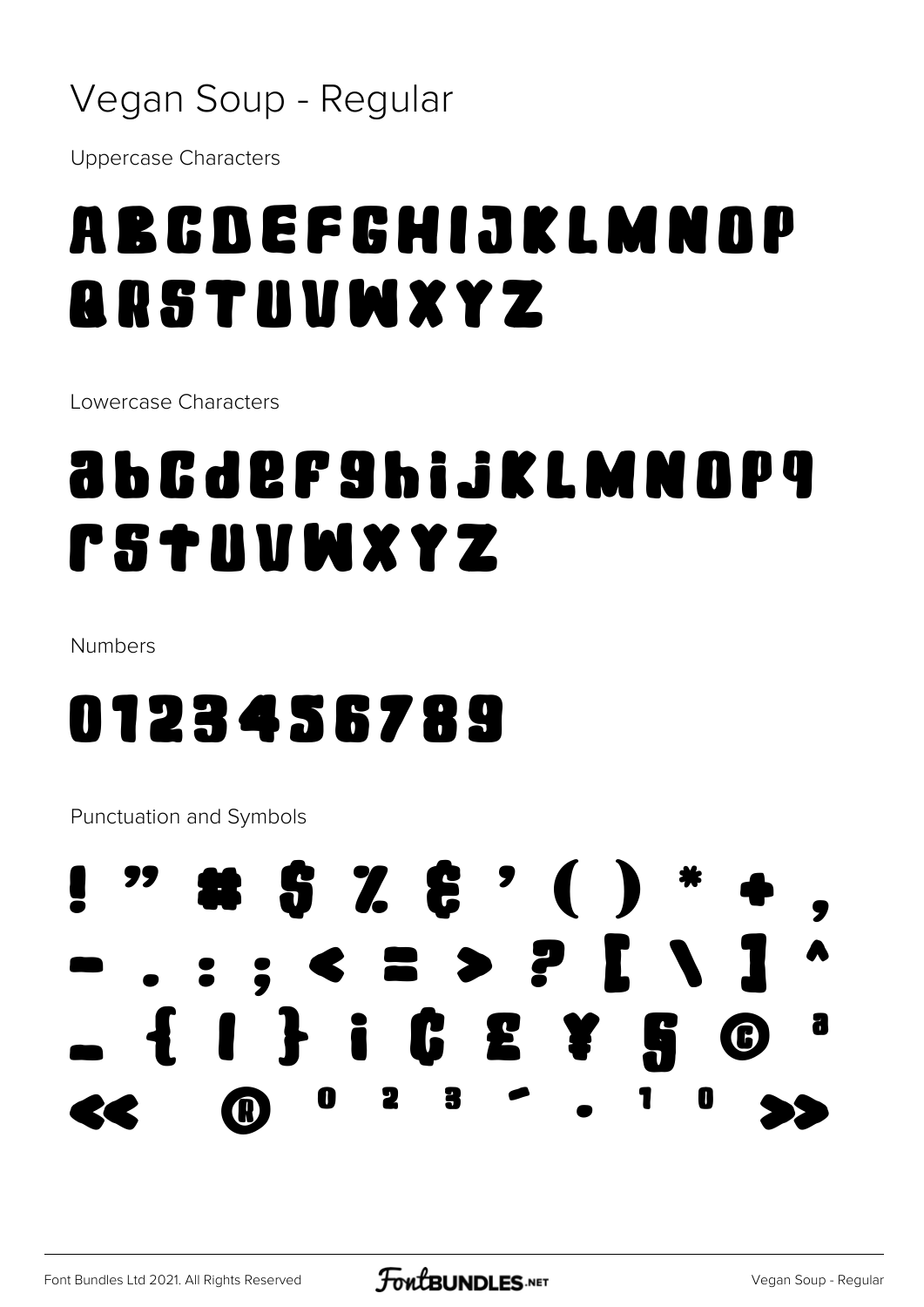All Other Glyphs

# À Á Â Ã Ä Å Æ Ç È

- É Ê Ë Ì Í Î Ï Ñ Ò
- Ó Ô Õ Ö × Ø Ù Ú Û
- Ü Ý ß à á â ã ä å
- æ ç è é ê ë ì í î ï ñ ò ó ô õ ö ø ù